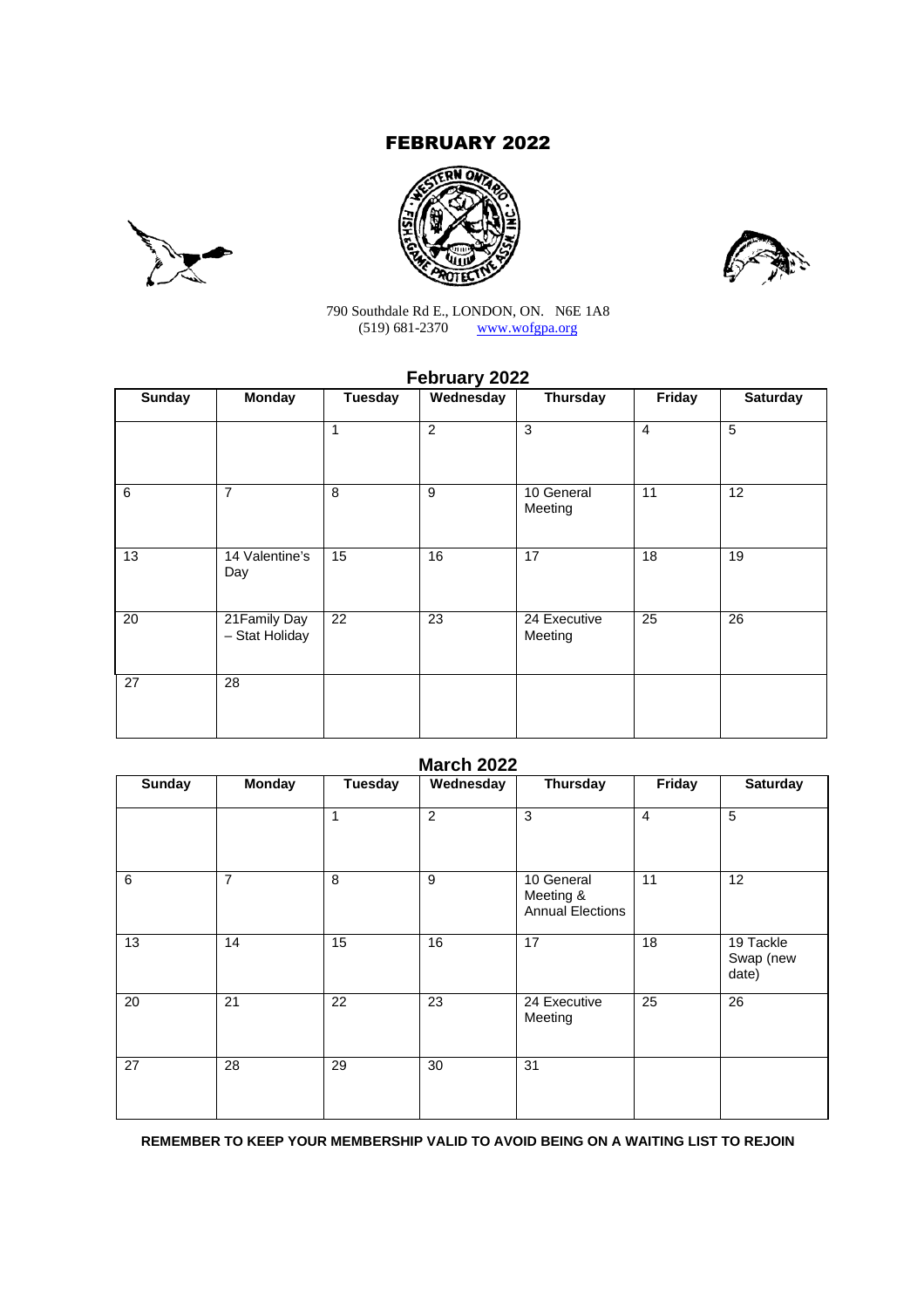#### **Western Ont. Fish & Game Protective Association Executive & Committees for 2021 - 2022**

#### **Executive**

| <b>President</b>          |              |
|---------------------------|--------------|
| <b>Stan Gibbs</b>         | 519-709-9413 |
| <b>1st Vice President</b> |              |
| Marco Liberatore          | 519-680-1222 |
| 2nd Vice President        |              |
| Joe Isenor                | 519-691-7510 |
| <b>Secretary</b>          |              |
| Teresa Couture            | 519-668-6257 |
| <b>Treasurer</b>          |              |
| <b>Steve Couture</b>      | 519-668-6257 |
| <b>Directors</b>          |              |
| Jeanette Jurasek          | 519-685-0237 |
| Lawrence Lainchbury       | 519-681-7199 |
| <b>Past President</b>     |              |
| John Manyell              | 519-455-3627 |

#### **Committees**

| <b>Entertainment</b>   |              |
|------------------------|--------------|
| Teresa Couture (Chair) | 519-668-6257 |
| Mary Degan             | 519-438-8104 |
| Valerie Grahl          | 519-453-0659 |
| Jeanette Jurasek       | 519-685-0237 |
| Randy Keating          | 519-476-1916 |
| Andre Koch             | 519-685-5725 |
| Julie Thursby          | 519-473-5506 |
| Diane Waite            | 519-685-7393 |

#### **House**

Lawrence Lainchbury (Chair ) 519-681-7199 Steve Couture 519-668-6257

#### **Grounds**

| Henry Van Eerdewijk (Chair) | 519-432-4239 |
|-----------------------------|--------------|
| <b>Steve Couture</b>        | 519-668-6257 |
| Randy Keating               | 519-476-1916 |
| Lawrence Lainchbury         | 519-681-7199 |
| Murray Lane                 | 519-681-8309 |
| Lou Liberatore              | 519-649-1988 |
| Marco Liberatore            | 519-680-1222 |

#### **Ponds**

| Stan Gibbs (Chair)    | 519-709-9413 |
|-----------------------|--------------|
| Brian Allen           | 519-668-1908 |
| Rod Cameron           | 519-685-1377 |
| Joe Isenor            | 519-681-4301 |
| Randy Keating         | 519-476-1916 |
| Lou Liberatore        | 519-649-1988 |
| Lawrence Lainchbury   | 519-681-7199 |
| Doug Springer         | 519-680-2599 |
| <b>Bob Thursby</b>    | 519473-5506  |
| Diane Waite           | 519-685-7393 |
| Welfare               |              |
| <b>Teresa Couture</b> | 519-668-6257 |
| <b>Boat Rack</b>      |              |
| Don Colborne          | 519-686-9559 |
| <b>Membership</b>     |              |

Valerie Grahl 519-453-0659

| <b>Newsletter</b>                                 |              |
|---------------------------------------------------|--------------|
| <b>Teresa Couture</b>                             | 519-668-6257 |
| <b>Fundraising</b>                                |              |
| Andre Koch                                        | 519-685-5725 |
| <b>Steve Couture</b>                              | 519-668-6257 |
| <b>Youth Committee (Adult Mentors)</b>            |              |
| Jeanette Jurasek (Chair)                          | 519-685-0237 |
| Autumn Ernteman                                   | 519-453-3641 |
| Andre Koch                                        | 519-685-5725 |
| <b>Club Merchandise</b>                           |              |
| Andre Koch                                        | 519-685-5725 |
| <b>Website Administrator and Public Relations</b> |              |
| Lawrence Lainchbury                               | 519-681-7199 |
| <b>Political &amp; Environmental Research</b>     |              |
| Steve & Teresa Couture                            | 519-668-6257 |
| <b>Stan Gibbs</b>                                 | 519-709-9413 |
| Lawrence Lainchbury                               | 519-681-7199 |
| <b>Wreath Brigade</b>                             |              |
| <b>Stan Gibbs</b>                                 | 519-709-9413 |
| Angela Liberatore                                 | 519-680-1222 |
| <b>Club Caretakers</b>                            |              |
| Ray and Barb Smith                                | 519-681-2370 |

#### **Our Conservation Pledge**

I give my pledge as a Canadian to save and faithfully defend from waste the natural resources of my country, its soils and minerals, its waters, forests, air and wildlife, and to obey all Fish & Game laws.

# **Our Purpose**

To promote true sportsmanship by the protection, breeding,

- propagation and conservation of fish and game.
- To obey the Fish and Game Laws of Ontario.
- To promote reforestation and conservation.
- To maintain a club and pond for the accommodation and enjoyment of the members and friends.

#### **Meetings**

General meetings are held on the second Thursday of each month at 7:30pm, except for the months of July and August. The Executive meetings are held on the fourth Thursday of each month. Remember that you, as a member, are welcome to attend all club meetings. Your input is highly valued and appreciated.

#### **Treasurer's Report**

The Treasurer's Report is presented at the Executive meeting and questions and comments are always welcome. If you wish to receive a copy of the full report, please attend this meeting.

Cigarette smoking is not permitted within 5 metres of all club entrances. Smokers are asked to use the containers provided for cigarette butt disposal. Cannabis use and vaping is not permitted anywhere on club property.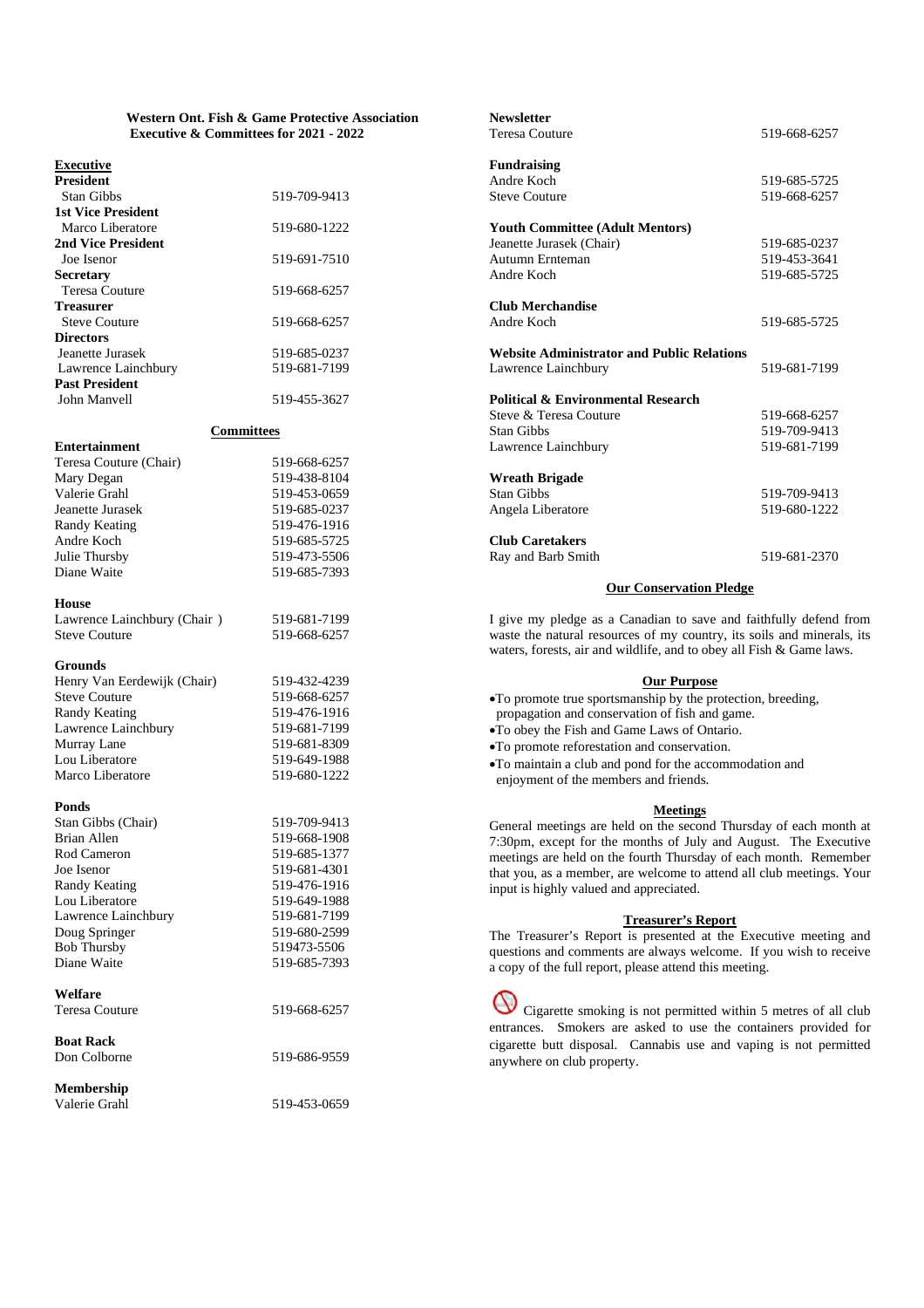# **PRESIDENT'S MESSAGE**

#### Anticipation

It seems like such a long time ago that we held any functions at our club. Hopefully things are about to change, with the next steps of the Ontario re-opening.

One of the functions that I miss immensely is the Annual Tackle Swap. This event is a great time and place to pick up good deals on all things fishing and outdoor activities, with venders filling both levels of our clubhouse. The venders will offer new and used items. It is also a great place to learn about other area clubs and what they offer. This year we are going to run it on March 19th from 9am till 1 pm.

If you have any used fishing, or outdoor equipment (no guns or ammo) that you would like to sell, tables will be available for rent, or if you would like to donate it to your club, we will sell it and use the proceeds to stock our pond. For rental information, you can email me.

If all goes according to plan with the lifting of restrictions, the only control in place should be the wearing of masks. Our meetings are once again open to members with a capacity limit of 40 persons. As of Feb. 21, there will not be any capacity limits. Our Annual Election scheduled for Thurs; March 10th will go ahead as planned.

On a final note, please watch your emails for an announcement on a Family Day Ice Fishing Derby

> Yours in Conservation Stan Gibbs

# **WELFARE**

Many club members who aren't able to attend the club for meetings or fishing might welcome a quick call to say "Hello and what have you been up to?" If you know of a club member or their immediate family who could use some cheering up or has reached one of life's many milestones, please contact Teresa Couture who will gladly make contact on behalf of the club.

Our wish for healthier days ahead is with Jim Ketchabow as he recuperates at home and Andre Koch.

Our thoughts and prayers are with Richard Toner and his family after Barb's passing on Jan. 20, 2022.

### **GOOD OF THE ASSOCIATION**

For each General Meeting that you attend, you will receive a ballot for the free one-year membership draw. The draw is done each March during the Elections.

A monthly meeting draw is done following the General Meeting on the 2nd Thursday of the month.

#### **ELECTIONS THURSDAY, MARCH 10, 2022 7:30 PM**

This notice is to advise all Western Ontario Fish & Game Protective Association members that the Annual Executive Elections for the 2022 - 2023 term will be held on Thursday, March 10, 2022 at 7:30 pm.

Note:

- 1. All positions will be for a one-year period, covering March 10, 2022 through until the next election, which will be held on the second Thursday in March 2023.
- 2. Nomination letters may be delivered to the club by Wednesday, March 9, 2022, in a sealed envelope addressed to -

Teresa Couture - Secretary – WOF&GPA RE: Election Nomination

3. All nominated members must be present on election night to accept their nomination OR provide a written acceptance delivered to Teresa Couture (Secretary) on or before election night.

All membership fees must be up to date on election night. Please have your valid membership card with you. (The onemonth grace period for membership renewal will not apply). One vote shall apply per membership, regardless of the membership type.

The Election each year is a very important part of this organization. Our members' input and participation into the election process is necessary to keep this organization viable and accountable to its members.

All members are encouraged to get involved and strive to make Western Ontario Fish & Game Protective Association in London, Ontario the very best that it can be.

### **EUCHRE**

The Euchre nights for the rest of the season have been cancelled. Although restrictions are lifting, many have expressed concerns about gathering in groups. Euchre will resume in September.

#### **ONTARIO HUNTER EDUCATION & BOW-HUNTING COURSES**

Emad Hazboun teaches these courses for a very reasonable cost. He offers a discount if you are a WOFGPA club member.

For more information and the starting date of the next course, please contact Emad by phone at 519-317-4132 or by e-mail at emadhaz@heafs.com or visit his website www.heafs.com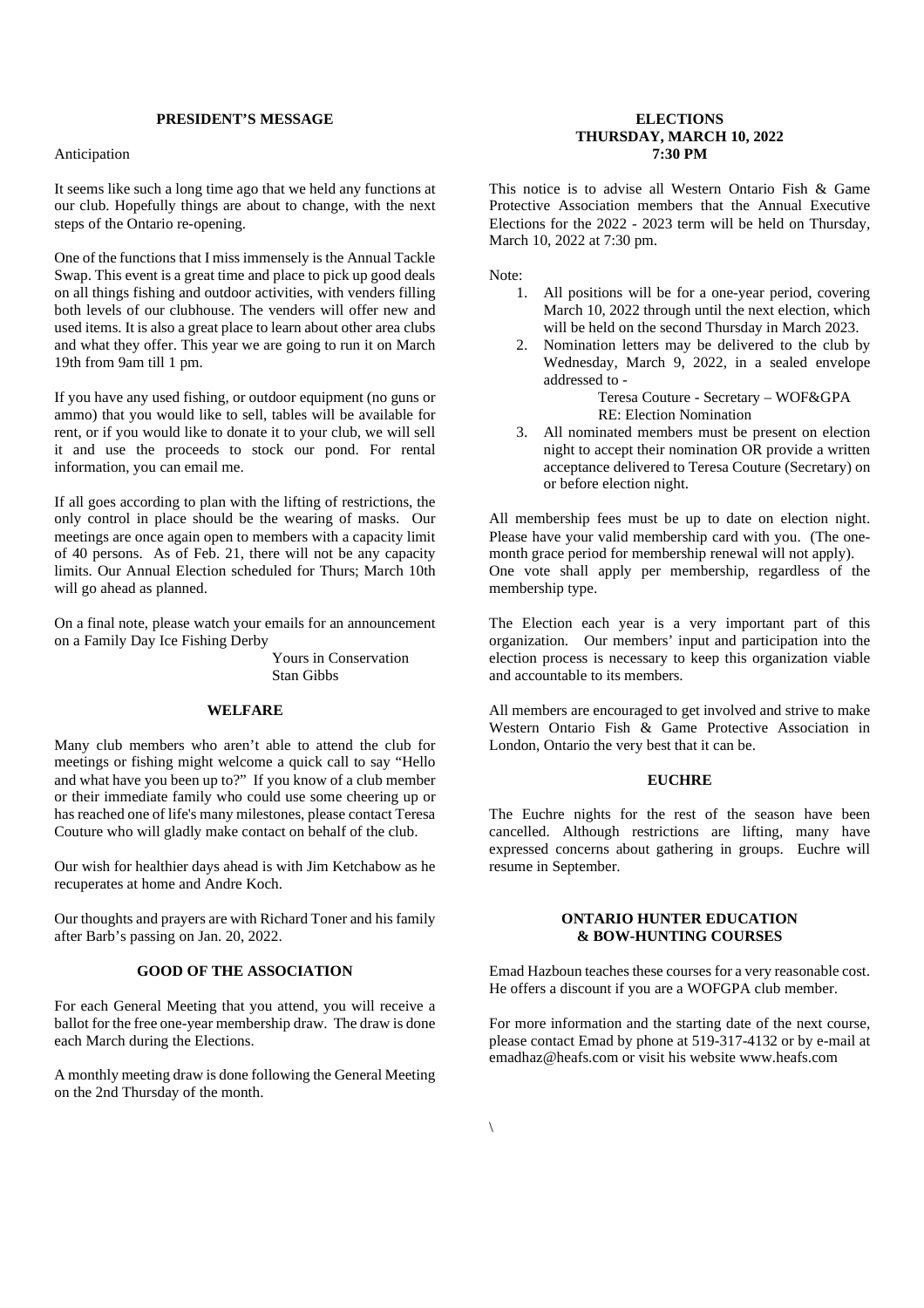### **MEMBERSHIP RENEWALS AND CHANGE OF CONTACT INFORMATION**

You must attend either the General or Executive meeting to pay your dues. These dates are the 2nd and 4th Thursday of each month at 7:00 pm, before the meeting starts at 7:30 pm. General meetings are not held in July and August.

The new membership rates (effective April 1, 2021) are:

| Family | \$160.00 |
|--------|----------|
| Single | \$140.00 |
| Senior | \$135.00 |

There seems to be confusion as to the grace period permitted to pay dues. Hopefully this will clarify things for everyone.

If your renewal date on your notice is February 1, 2022, then your membership ran from February 1, 2021 through January 31, 2022. Your membership will lapse at the end of February, which is the one-month grace period permitted. At the end of the grace period, you are no longer a member in good standing and your name will be removed from the membership list. If you choose to rejoin the club, your name will be added to the waiting list which is currently has an estimated 4 year wait time.

It is very important that you send any and all changes in mailing address, email or phone number(s) to Val Grahl (Membership Committee). This can be done by telephone or contacting her through the club website. WOFGPA will not be responsible if your membership lapses due to incorrect contact information on our files.

All membership renewal notices are sent electronically. Only members without an email on file will receive a mailed notice.

The club will accept cheques, debit and credit card payments but not e-transfers on a scheduled meeting night starting at 7:00 pm. Mailed payments and late payments will not be accepted and will be returned to you. The caretakers, Ray and Barb will not accept membership renewals.

# **FOR SALE**



We are moving to apartment and don't need our Mastercraft dehumidifier any more. It works amazing at removing excess moisture from a basement. Asking \$ 75 Call Teresa Couture at 519 668 6257 if interested.

# **DANGER – THIN ICE**

December weather has been unseasonably warm but colder days are ahead in 2022 and the ice soon form on the pond.

Please stay on the docks to fish until the ice has completely formed and is at least 10 cm. thick. Use caution when walking on the docks.

The ice conditions will be monitored regularly but not posted. Please stay off any unsafe ice and remember that ice conditions vary from day to day. When in doubt, stay off the ice. Always use the "Buddy" system and never venture out alone. It is a good idea to have safety measures in place, carry a whistle and have ice picks on your person.

A minimum of four inches (10 cm.) of CLEAR ICE is necessary to support the weight of one person. If you are fishing with a partner or a group, additional ice thickness is required.



A windmill has been installed to aerate the water with 2 buoys marking the location of the aeration stones which will always be open water or have a thin ice covering. Please keep well away from these areas, as they will never be deemed safe to support any weight, including your pet's weight. Do not let your pet run loose on the property, including the ice. It is the club policy that all dogs be leashed at all times and in control of their owners. It is best to leave your pet at home.

Do not break the ice away from the docks, use an auger or punch small holes. At no time should anyone use club brooms or shovels to break the ice for fishing. If the ice is continually broken away from the docks, this creates a hazard of thinner ice and makes it hazardous for anglers and skaters stepping off the docks.

Mark all holes with a small branch or flag.

If there is a skating rink located near the main dock, please keep your fishing holes at least 15 metres away.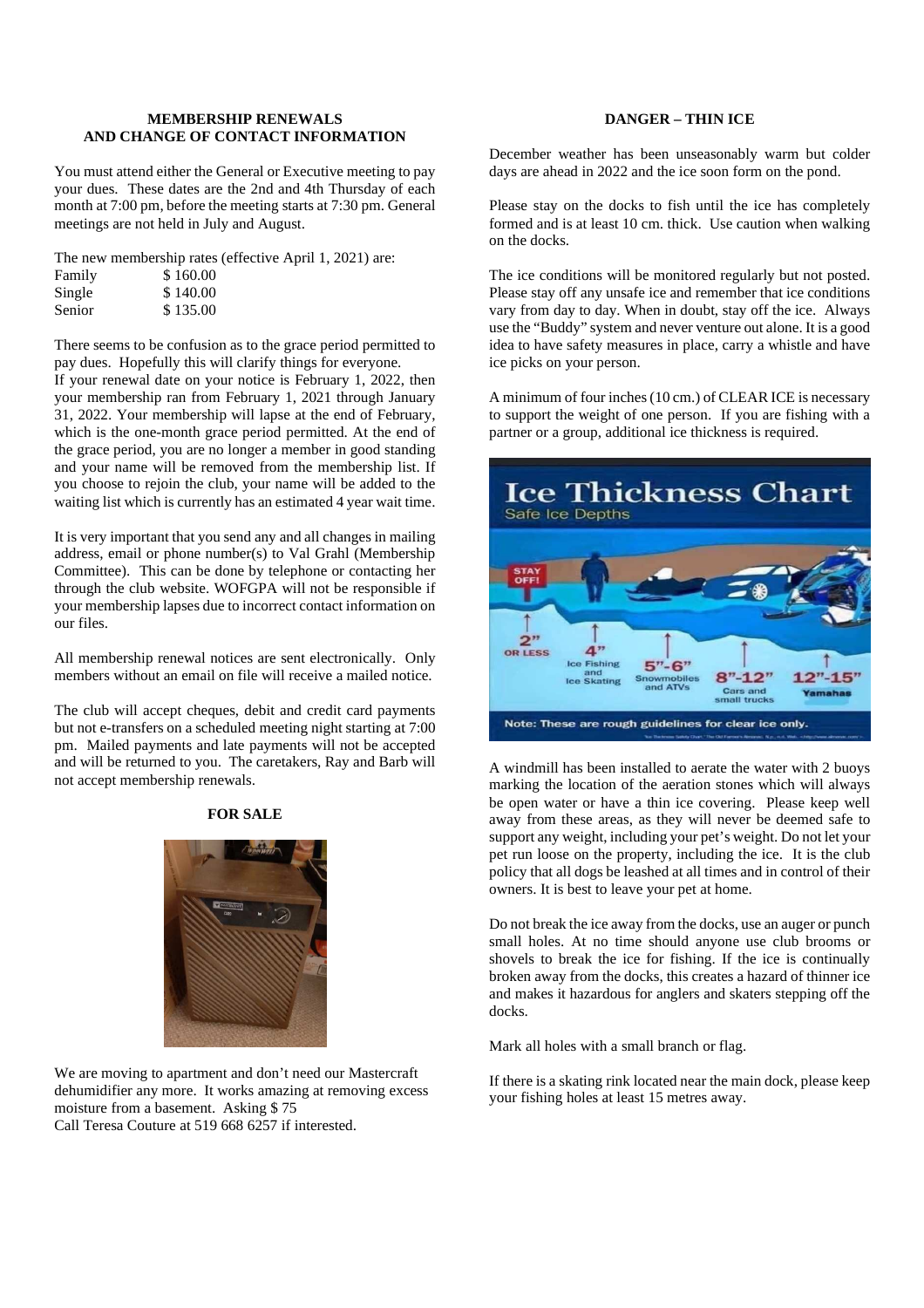#### **ICE DERBIES**

Traditionally, there has been an Ice derby on Family Day, which is Mon., Feb. 21. If conditions are favourable, the derby will go ahead.

Ice derbies may be held but on short notice. If you wish to be notified, please leave your name and number with Stan Gibbs.

#### **16th ANNUAL TACKLE SWAP NEW DATE AND TIME**

| DATE:     | Sat. March 19, 2022                     |
|-----------|-----------------------------------------|
| TIME:     | Doors open at $9:00$ am until $1:00$ pm |
| LOCATION: | WOFGPA club hall and basement           |
| COST:     | No entrance fee                         |

The annual Tackle Swap allows us to shake off those winter blues. You may also want to sell some of that old equipment you have lying around. Previous years have been a great success with many different clubs promoting their club's activities and selling different fishing/hunting related wares to the visitors.

Preregistration for a reserved table is mandatory. There is a nominal registration fee of \$ 15.00 for a table and reservations can be made by contacting Stan Gibbs. Tables will be assigned.

If you have anything to donate, please contact Stan as soon as possible.

GUNS AND AMMUNITION WILL NOT BE AVAILABLE

# **MERCHANDISE**

Black mask with embroidered "fish" logo. Cost is \$ 13.00 each or 2 for \$ 25.00. This item is in limited supply.

The club has pens, lanyards, T-shirts, hoodies, sweatshirts, toques, patch crests and key chains available in stock. Custom orders can be placed at any time. Current selection includes larger sized hoodies and T-shirts (sizes up to 3XL).

Lined jackets with an embroidered club crest and your name are available as custom orders only.

Andre Koch can be reached at home by phone. Any of the Executive body can assist you at any time.

### **RULES/ REGULATIONS AND CONSTITUTION**

If any members would like a copy of WOFGPA's Rules & Regulations or the its Constitution, please contact the club Secretary, Teresa Couture at couture.house@hotmail.com or by telephone.

# **The club website is www.wofgpa.org**

# **HALL RENTALS**

Did you know that the WOFGPA hall can be rented for your next "special" occasion for a very reasonable price?

The hall has a maximum seating capacity of 80 persons, which makes it just the right size for a small wedding reception, bridal and baby showers, your next meeting, anniversary party, family reunions and get-togethers, Christmas party and birthdays.

The hall is available to members or their families to get together after the passing of a loved one. In certain circumstances, a special reduced rate may apply. Members receive a discount on rentals which occur on Friday or on a Saturday evening. Professional bar service is offered in the wet bar.

Please contact the club caretaker, Barb at 519-681-2370 to get the low rental rates and availability of the hall.

**The club hall is not available for Stag and Doe or engagement parties or outdoor weddings and photoshoots.**

### **UPCOMING EVENTS**

The Executive is evaluating each function to determine if it can be safely held. Details of these functions will be posted on the club website, the bulletin boards and in the newsletter. Please check these frequently. In the event that there is a last-minute change, the President will send an email out to the membership.

Many have expressed concerns about gathering in large groups. For this reason, the Executive has decided to forego the Annual Jiggs Dinner, the Easter Breakfast and Euchre nights for the spring. A new event calendar for the  $2022 - 2023$  season will be posted once finalized.

| Thurs. Feb. 10  | <b>General Meeting</b>                               |
|-----------------|------------------------------------------------------|
| Mon. Feb. 21    | <b>Family Day holiday</b>                            |
| Thurs. Feb. 24  | <b>Executive Meeting</b>                             |
|                 |                                                      |
|                 | Thurs. March 10 General Meeting and Annual Elections |
|                 | Sat. March 19 Annual Tackle Swap                     |
|                 | Thurs. March 24 Executive Meeting                    |
|                 |                                                      |
| Thurs. April 14 | <b>General Meeting</b>                               |
| Fri. April 15   | Good Friday                                          |
| Sun., April 17  | Easter Sunday                                        |
| Sat. April 23   | Spring Clean up                                      |
| Sun. April 24   | <b>Spring Trout Derby</b>                            |
| Thurs. April 28 | Executive meeting                                    |
|                 |                                                      |

Helping out is also a great way for the new members to meet others in a relaxed and friendly setting when they aren't fishing. Be an active member of WOF & GPA and reap the all the benefits this club has to offer and not be just a "name" on a committee. If you wish to join the Executive Body, you must have served on a committee, so get involved. Please contact the Committee Chair to get more information or to join a committee at any time.